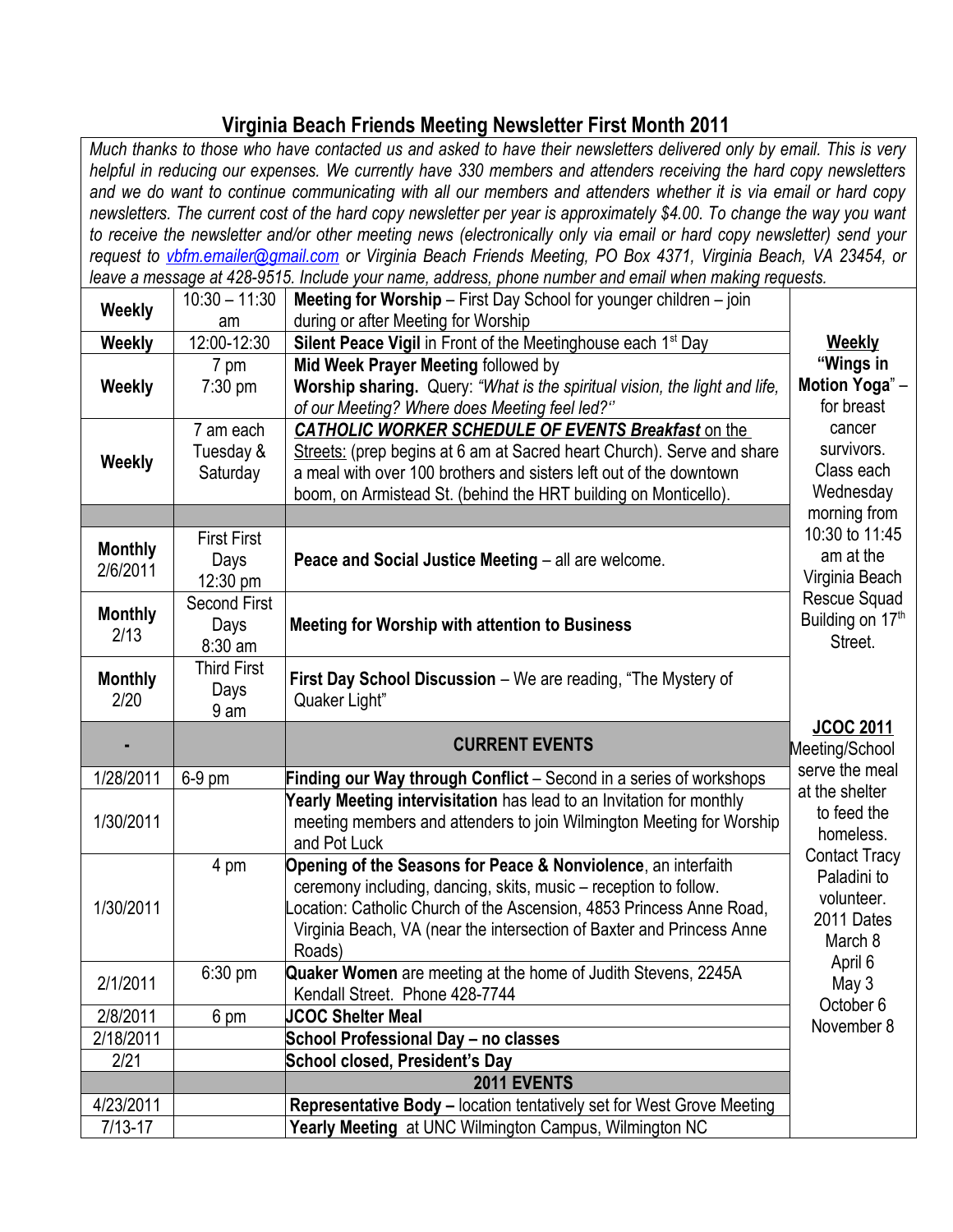**MEETING QUERY # 6**. Growth of Our Children: Do we endeavor by example and precept to cultivate in our children a sense of openness and expectancy about life, and to aid them in their growth in spiritual understanding and moral discernment? Do we share with them the faith that guides the practice of Friends, while encouraging them to develop their religious insights as the Spirit of God may lead them?

**Response***: When children attend our Meeting activities, they are involved and engaged. Several Friends School students and their families have visited us recently. We are always pleased to have children in our midst and are welcoming to all. At present few young people attend our worship services. Many in Meeting, however, are actively involved in the lives of our Friends School students and consistently guide them in Quaker principles. Those of us who are parents, grandparents, and other caretakers of our children hold them in the Light and hope to be examples for them to follow of the spirit of Friends in the world.*

## **------------------------------------------------------------------------------------------------------------------------------------------------------- Meeting for Worship with Attention to Business 1/09/2011**

OPENING: 1st Month 9, 2011 Meeting for Worship with Attention to Business of the VA. Beach Monthly Meeting of the Religious Society of Friends opened with a period of waiting worship. Some 17 members and attenders were present.

TREASURER'S REPORT: Treasurer Ruthanne Childress reported general income for the month of December to be \$5848.23 and expenses totaling \$2819.21. Restricted income for Steady Footsteps was \$1135 and expenditures for products raising those funds were \$923.50. HRSD funds will be moved to reserve funds as previously directed. Thank you to those who heard the request for additional funds. Your generosity has made it possible for us to meet our obligations for the year.

SCHOOL COMMITTEE REPORT: No report was made for January.

HEAD OF SCHOOL REPORT: Ed Hollinger reported that several students and faculty attended the Quaker Youth Leadership Conference Feb. 3-5 at Friends Central in Philadelphia. School will be closed January 17 for MLK Day. An Open House will be held on Saturday, January 22 from 1 to 3 PM. A school ski trip to Wintergreen will be held February 17. Basketball season is underway with 4 teams, MS girls and boys and varsity girls and boys, competing in the league. VBFS will host the Regional Forensics Tournament this spring for Lower and MS students. Volunteers are welcomed. Four international educational trips for students are planned for 2011 with possible service components.

HRSD: is scheduled to begin line work in the vicinity of campus and the Meetinghouse in February. Attempts will be made to complete this work over the Presidents' Day holiday. They have asked for a January and February schedule of planned events from Meeting and School. Meeting has received our promised \$18,000 payment to cover our costs for this work

BUILDING AND GROUNDS: Meeting has received 3 estimates on necessary major repairs to our fireplace ranging from \$3000 to \$3800. After also exploring possibilities of converting our 2 fireplaces to gas, at an estimated cost of @\$3800, B&G recommended and Meeting approved the conversion to gas. One member of B&G stood aside on this recommendation due to concern over fossil fuel use. Other members of Meeting who were concerned over respiratory health issues appreciated the plan to convert to gas. B& G will also explore the need to either clean or replace our ceiling ductwork with insulated ducts and to further insulate the attic area. Part of this will involve exploring the total cost of this project, which may also include replacing several ceiling panels in the Meeting room. We will examine our current finances for these projects and establish a timeline for the work. A Workday is planned based on the weather with dates TBA.

PEACE & SOCIAL JUSTICE: The WEEKLY SILENT VIGIL FOR PEACE continues to be held in front of the Meetinghouse from 12 to 12:30 PM on First Day. Meeting members and attenders hold signs expressing our desire for peacemaking and our opposition to violence and war as means for resolving conflict. A nice photograph and article on the Vigil appeared recently in The Beacon. The second in the series of dynamic events in the form of workshops on FINDING OUR WAY THROUGH CONFLICT: EXPLORING OUR PERSONAL CHOICES will be held January 28 in the Meetinghouse. A POTLUCK is scheduled for 6 pm followed by a program from 7-9 PM on Helping Conflict Feel Safe: Creating Conflict Norms to be presented by Patricia Swan. All are invited to attend and bring a friend. The School community is also invited. A sign-up sheet for the Potluck is posted in our foyer.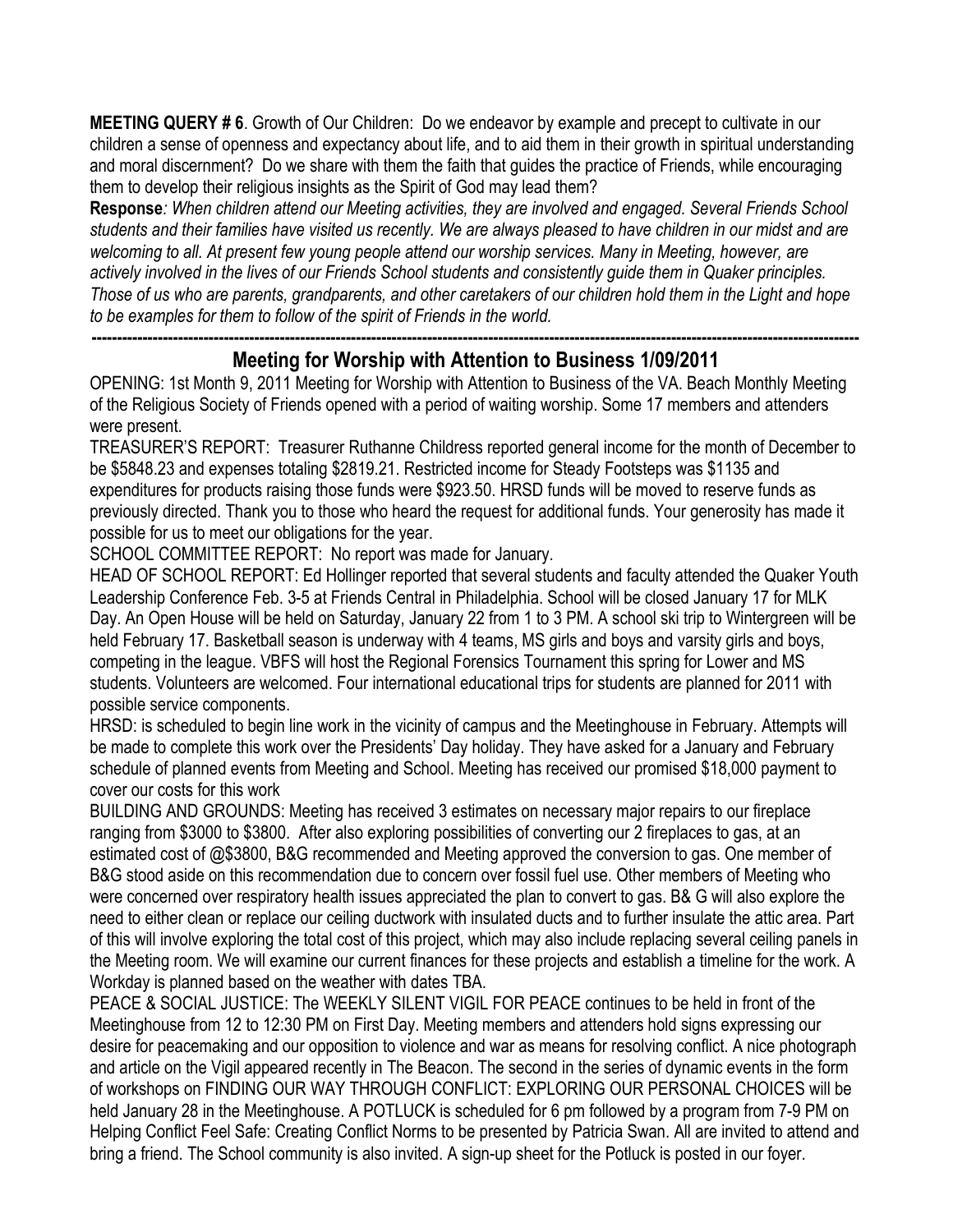Meeting members are encouraged to purchase available olive oil products and Steady Footsteps products for personal use and gifts. PSJ will continue to explore the most effective ways to use our time and funds to support Steady Footsteps financially and in our Quaker Community's consciousness. At present, the income from the Palestinian Fair Trade product sales as well as sales from Virginia Locket's art products is @ \$200.

Bob Clapp stated that a \$100 direct donation to SE Virginia Food Bank may be a more effective way to support the food bank rather than gathering individual food items and channeling them through the Lutheran Church since our direct financial donation would be leveraged 6 times when used for a \$600 food purchase.

Wes Cheney, who restores bicycles for those in need, can use donations to purchase bike locks (at a cost of \$10 each) in order to prevent the restored bicycles from being stolen.

PAMPHLET: Louise Wilson recommended a new Pendle Hill pamphlet written by Lloyd Lee Wilson, a former member of our Meeting, entitled, "Who do you say I am?"

WILMINGTON FRIENDS: Nancy Craft reminded us that Wilmington Friends have extended an invitation for our community to Worship with them and share a potluck on January 30. Nancy will be attending if anyone would like to ride with her.

EMPOWER HAMPTON ROADS: held its monthly board meeting in the Meetinghouse on January 6. Nancy Craft expressed their gratitude and appreciation for being hosted here.

SEASON FOR NONVIOLENCE; Bob Young reminded us that January 30 is the Opening Ceremony for the Hampton Roads Season for Nonviolence annually sponsored by the Hampton Roads Network for Nonviolence. The ceremony will be held at 4 PM at the Catholic Church of the Ascension on Princess Anne Road in Virginia Beach. We are also reminded to support the legacy of Dr. King on MLK Day, January 17. Several ceremonies will be held throughout Hampton Roads to commemorate his life and work

FUNERAL CONSUMERS ALLIANCE OF TIDEWATER: Bob Clapp requested and received approval for placing literature concerning this organization in our foyer. FCAT is an organization dedicated to facilitating inexpensive and practical funeral planning.

CLOSING: Meeting for Business closed with a period of Silence.

Rebecca Mani, Clerk & Paula Justice, Recording Clerk

++++++++++++++++++++++++++++++++++++++++++++++++++++++++++++++++++++++++++++++++++++++

**Meeting Query #7 to ponder for next month:** *Do we endeavor to live in the life and power that takes away the occasion of all war, seeking to do our part in the work of reconciliation between individuals, groups, and nations? Do we faithfully maintain our testimony against nuclear and all other military preparations, the bearing of arms, and all participation in war?* **+++++++++++++++++++++++++++++++++++++++++++++++++++++++++++++++++++++++++++++++++++**

Ministry and Oversight posts a list on the meetinghouse bulletin board with names of those for whom we have been asked to pray. Watch for this and feel free to add your name if you like. The list will be updated monthly. Perhaps this month we may want to add prayers of Thanksgiving!

++++++++++++++++++++++++++++++++++++++++++++++++++++++++++++++++++++++++++++++++++++

**HRSD** is putting a 42 inch sewer pipe across the Meeting property. The location is from Donna drive across school's student and faculty parking areas, in front of the main school entrance at the top of the circular drive and across the early school playground between the cottage and the power line tower. Some preliminary work has already been done with the removal of the early school fencing. The actual pipe is anticipated to be laid when no one is on the campus, mostly at night and may start as soon as 1/29/2011. It is hopeful the process of laying the pipe will not take more than 5 days, but the results of this project may take a longer time to restore the land to its normal function. While we are not able to change the HRSD plans, we do need to keep track of all inconveniences and issues related to this project. **Please contact Nancy Craft with any information you have related to this project. [craftn@juno.com,](mailto:craftn@juno.com) or 757-426-2019.**